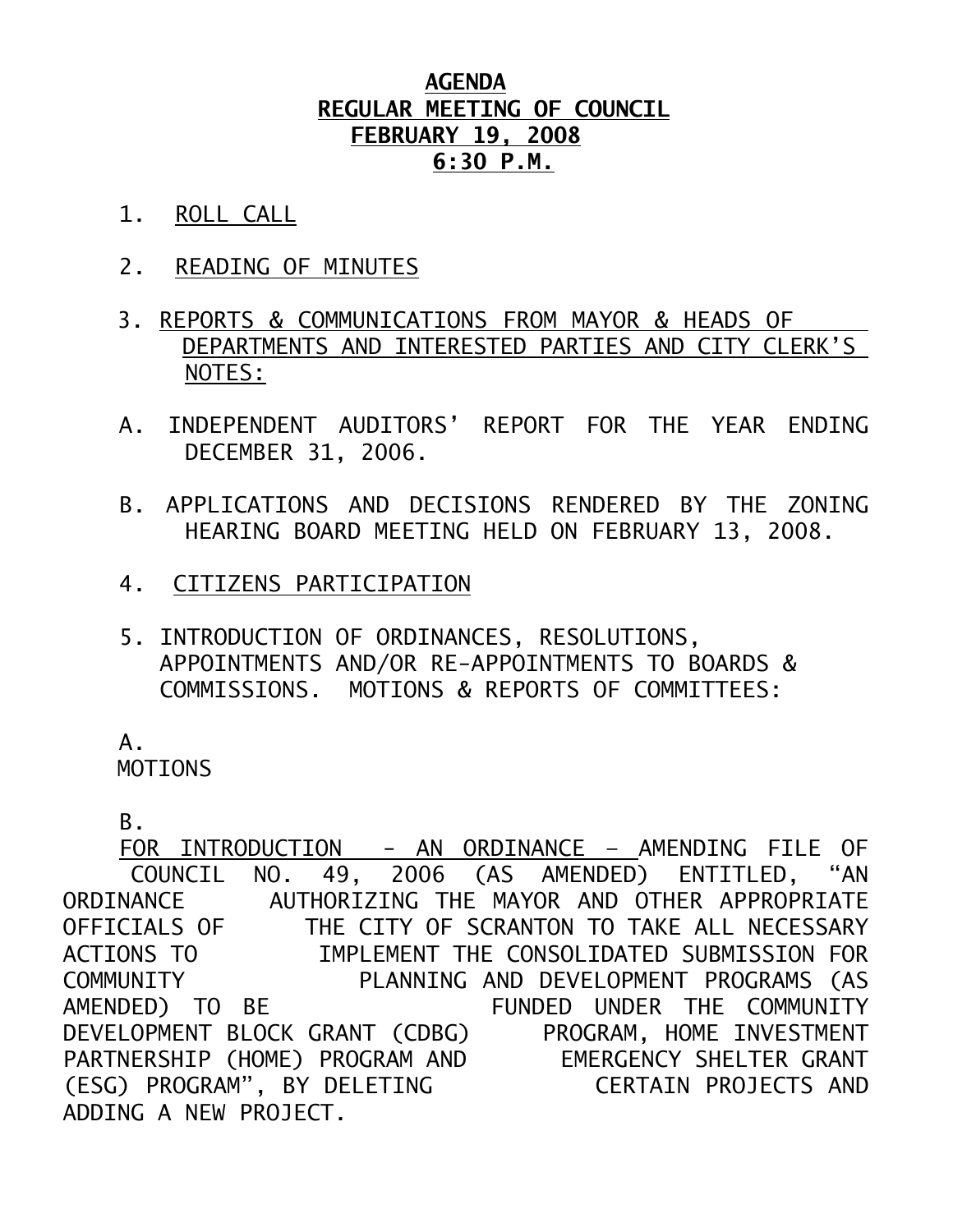5

 $\mathsf{C}$ .

 FOR INTRODUCTION – A RESOLUTION – AUTHORIZING THE MAYOR AND OTHER APPROPRIATE CITY OFFICIALS TO EXECUTE AND ENTER INTO AN AGREEMENT WITH THE COMMONWEALTH OF PENNSYLVANIA, DEPARTMENT OF ENVIRONMENTAL PROTECTION ("DEP") TO ACCEPT THE ACT 101, SECTION 902 RECYCLING DEVELOPMENT AND IMPLEMENTATION GRANT IN THE AMOUNT OF \$69,250.00.

 FOR INTRODUCTION – A RESOLUTION – AUTHORIZING THE MAYOR AND OTHER APPROPRIATE CITY OFFICIALS TO EXECUTE AND APPLY FOR A GRANT THROUGH THE COMMONWEALTH OF PENNSYLVANIA, DEPARTMENT OF COMMUNITY AND ECONOMIC DEVELOPMENT (DCED) FOR A GROWING GREENER II MAIN STREET AND DOWNTOWN REDEVELOPMENT GRANT IN THE AMOUNT OF \$1,000,000.00. IF SUCCESSFUL, COORDINATING THE USE OF THE GRANT FUNDS WILL BE WITH THE SCRANTON PARKING AUTHORITY FOR THE PROJECT TO BE NAMED AS "WASHINGTON SPRUCE PARKING FACILITY".

E.

 FOR INTRODUCTION – A RESOLUTION – AUTHORIZING THE MAYOR AND OTHER APPROPRIATE CITY OFFICIALS FOR THE CITY OF SCRANTON TO ENTER INTO A LOAN AGREEMENT AND MAKE A LOAN FROM THE HOME INVESTMENT PARTNERSHIP PROGRAM IN AN AMOUNT NOT TO EXCEED \$400,000.00 TO GREATVIEW DEVELOPMENT LIMITED PARTNERSHIP TO ASSIST AN ELIGIBLE PROJECT.

F.

 FOR INTRODUCTION – A RESOLUTION – AUTHORIZING THE MAYOR AND OTHER APPROPRIATE CITY OFFICIALS FOR THE CITY OF SCRANTON TO ENTER INTO A GRANT AGREEMENT AND MAKE A GRANT FROM THE HOME INVESTMENT PARTNERSHIP PROGRAM IN AN AMOUNT NOT TO EXCEED \$150,000.00 TO NATIONAL HOUSING TRUST- ENTERPRISE PRESERVATION CORPORATION TO ASSIST AN ELIGIBLE PROJECT.

D.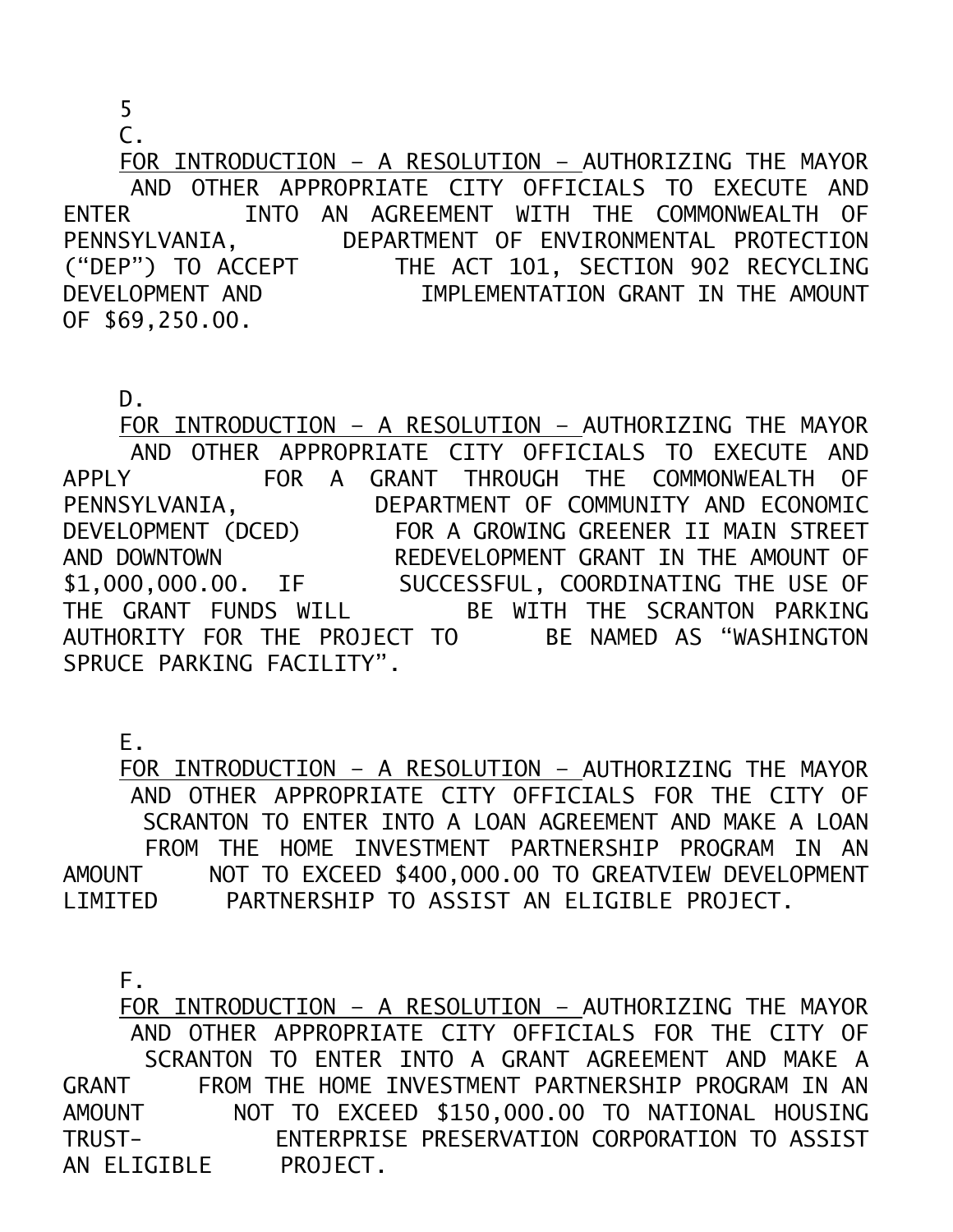## 5

G.

 FOR INTRODUCTION – A RESOLUTION – APPROVING THE TERMS AND CONDITIONS OF THE CONTRACT BETWEEN THE CITY OF SCRANTON'S OFFICE OF ECONOMIC AND COMMUNITY DEVELOPMENT AND THE PALUMBO GROUP, A PLANNING AND DESIGN FIRM, AND AUTHORIZING THE MAYOR AND OTHER APPROPRIATE CITY OFFICIALS TO EXECUTE AND ENTER INTO THE CONTRACT TO RETAIN THE PALUMBO GROUP TO DO A STUDY TO INCLUDE HISTORIC PRESERVATION, ENVIRONMENTAL REVIEWS AND DESIGN FOR THE CEDAR AVENUE REVITALIZATION AREA OF SOUTH SCRANTON. TOTAL COST NOT TO EXCEED \$90,000.00

H.

 FOR INTRODUCTION – A RESOLUTION – ACCEPTING THE RECOMMENDATION OF THE HISTORICAL ARCHITECTURE REVIEW BOARD ("HARB") AND APPROVING THE CERTIFICATE OF APPROPRIATENESS FOR HIGHLAND ASSOCIATES, LTD, 102 HIGHLAND AVENUE, CLARKS SUMMIT FOR REPAIR OF THE EXISTING CLOCK AND NEW REAR ENTRANCE AT GOODWILL NORTH, NORTH MAIN AVENUE AND THEODORE STREET.

## 6. CONSIDERATION OF ORDINANCES – READING BY TITLE

A.

NO BUSINESS AT THIS TIME.

7. FINAL READING OF RESOLUTIONS AND ORDINANCES – CONSIDERATION FOR ADOPTION:

A.

 FOR CONSIDERATION BY THE COMMITTEE ON RULES – FOR ADOPTION – FILE OF COUNCIL NO. 13, 2008 - APPROVING THE TRANSFER OF A RESTAURANT LIQUOR LICENSE CURRENTLY OWNED BY N&L VENDING, INC., 143 COUNTRY CLUB ESTATES, THORNHURST PA 18424, LICENSE NO. R-11639 TO POWER MAC,<br>INC. FOR USE AT 1175 KANE STREET, SCRANTON. PA. THE 1175 KANE STREET, SCRANTON, PA. THE